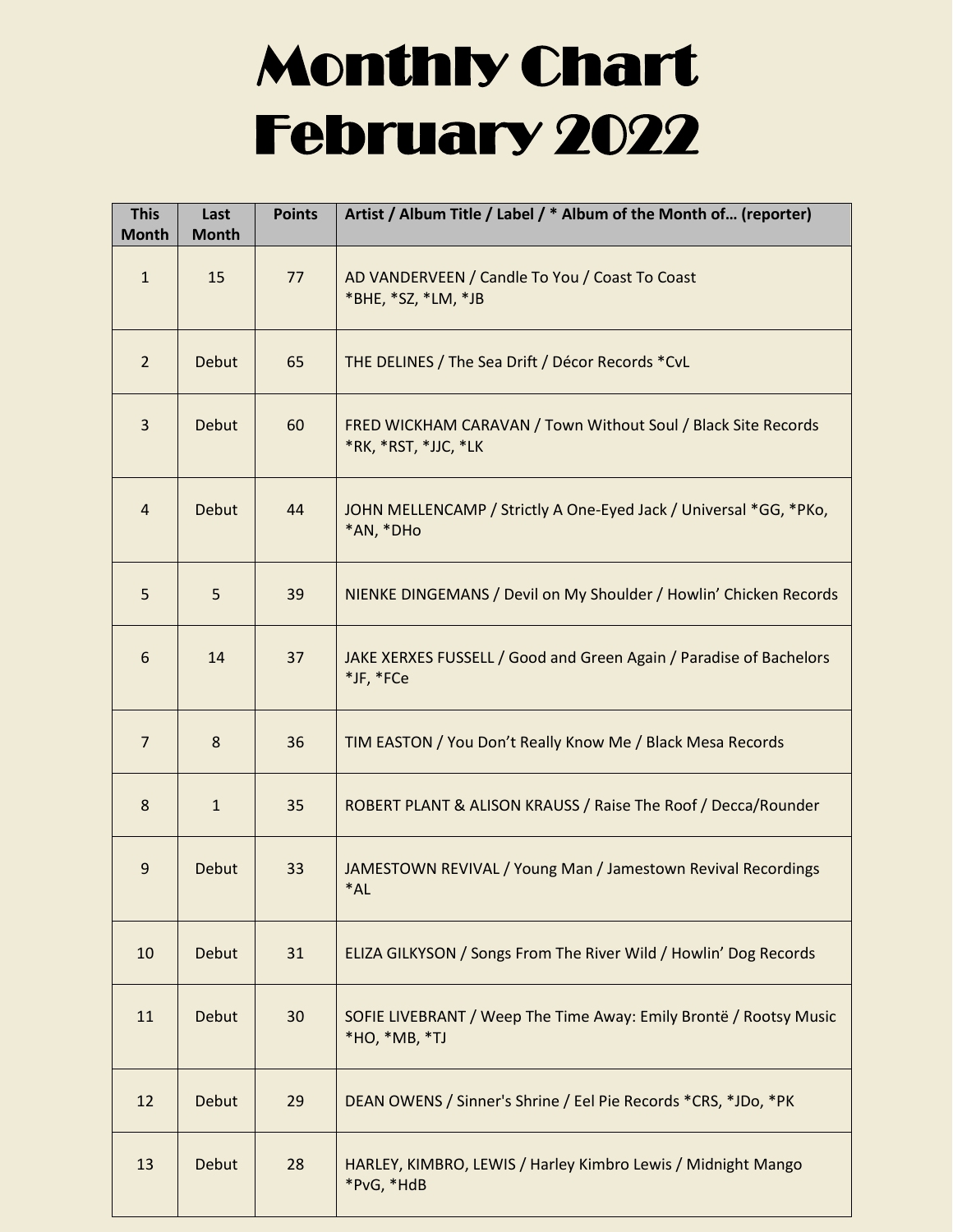| 14 | 4              | 27 | CHARLES WESLEY GODWIN / How The Mighty Fall / Independent                                 |
|----|----------------|----|-------------------------------------------------------------------------------------------|
|    | 11             | 27 | SOPHIE JANNA / Wide World / Independent *ML                                               |
| 16 | 16             | 26 | NORTH MISSISSIPPI ALLSTARS / Set Sail / New West Records                                  |
| 17 | Debut          | 25 | SAM OUTLAW / Popular Mechanics / Black Hills Recordings *MW                               |
|    | $\overline{2}$ | 25 | MARTYN JOSEPH / 1960 / Pipe Records                                                       |
| 19 | 3              | 23 | VARIOUS ARTISTS / Highway Butterfly: The Songs of Neal Casal / Royal<br>Potato Family *FC |
| 20 | <b>Debut</b>   | 22 | MARGOT MERAH / Take Heart / Sonic Rendezvous                                              |
| 21 | 6              | 21 | NEIL YOUNG / Barn / Reprise                                                               |
| 22 | Debut          | 20 | JW ROY / Kouwe Kermis / Royal Family *HH, *TV                                             |
|    | Debut          | 20 | ERIC BRACE & THE LAST TRAIN HOME / Everything Will Be / Red Beet<br>Records *WR, *FS      |
|    | 9              | 20 | ERIC DEVRIES / Song & Dance Man / MIG *HD                                                 |
| 25 | Debut          | 19 | SAD DADDY / Way Up In The Hills / Independent<br>*MM                                      |
|    | 16             | 19 | <b>GURF MORLIX / The Tightening of The Screws / Rootball Records</b>                      |
|    |                |    | <b>ONES TO WATCH (AND TO LISTEN TO)</b>                                                   |
|    | 23             |    | AOIFE O'DONOVAN / Age Of Apathy / Yep Roc Records *PHa                                    |
|    | 25             |    | JOHN AULABAUGH / Sweet As You / Independent *PH                                           |
|    |                |    | JACK BOTTLENECK / Cow Country / Independent *HBr, *TK                                     |